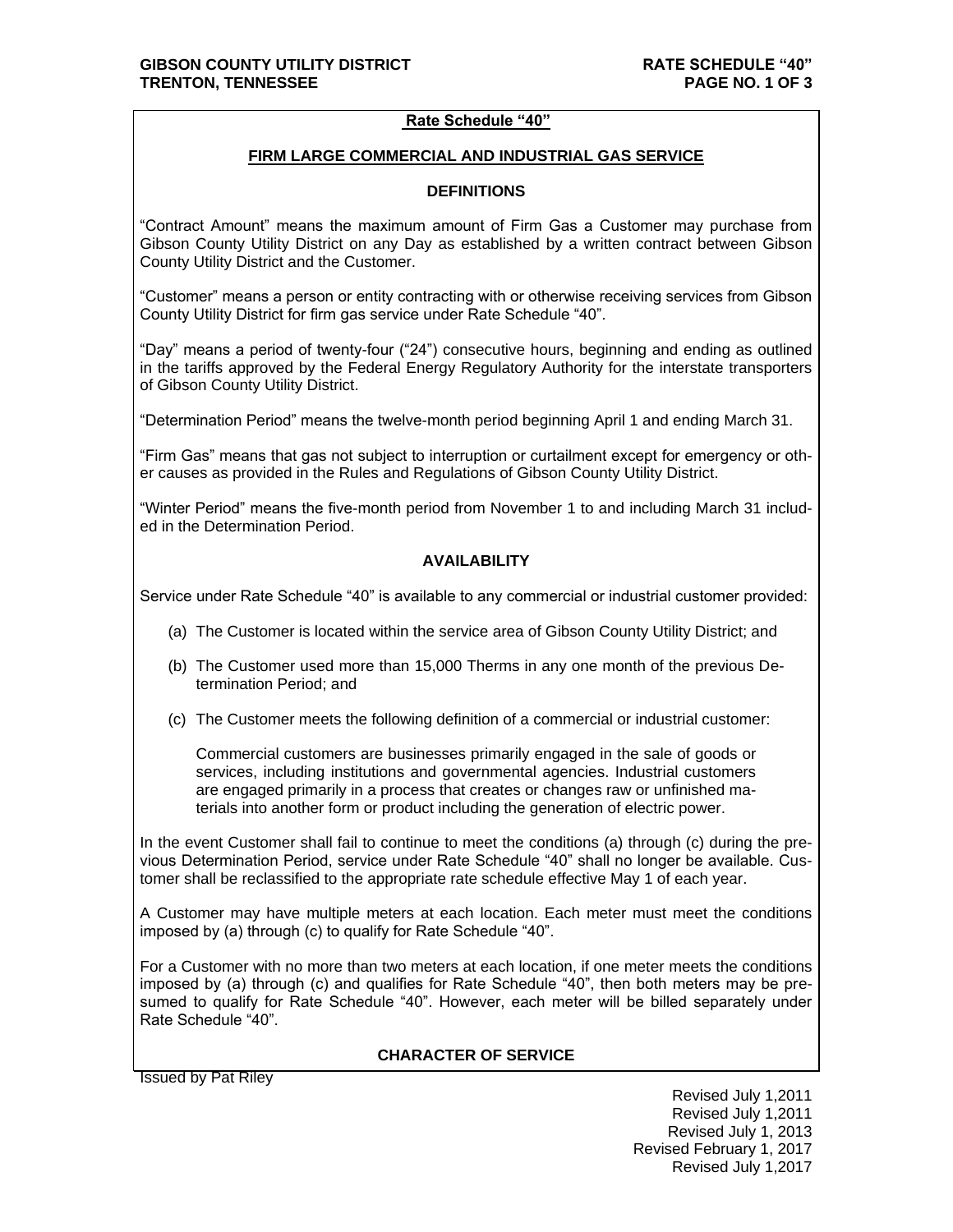Service under Rate Schedule "40" shall be considered Firm Service.

Unless otherwise approved by Gibson County Utility District, a Customer receiving service under Rate Schedule "40", after previously receiving service under Rate Schedules "35" or "38", shall not be allowed to return to service under Rate Schedules "35" or "38" until at least twelve months have elapsed since service was last received under Rate Schedules "35" or "38".

Gas purchased under Rate Schedule "40" shall be used only by the Customer at its facilities and shall be delivered at a single point of delivery or multiple points of delivery located within the service area of Gibson County Utility District and shall not be resold by the Customer.

## **NET RATE**

The net rate for service under Rate Schedule "40" for each monthly billing period shall be the sum of the Customer Charge, the Demand Charge, and the Commodity Charge, each calculated as follows:

Customer Charge: \$300.00 Commodity Charge:

Demand Charge: \$0.2100 per Therm of demand

\$0.4858 per Therm for the first 15,000 Therms plus the cost per Therm of gas sold to Customer; plus

\$0.4363 per Therm from 15,001 Therms to and including 30,000 Therms plus the cost per Therm of gas sold to Customer; plus

\$0.3769 per Therm from 30,001 Therms to and including 50,000 Therms plus the cost per Therm of gas sold to Customer; plus

\$0.3188 per Therm for the excess over 50,000 Therms plus the cost per Therm of gas sold to **Customer** 

## **PURCHASED GAS ADJUSTMENT**

The cost per Therm of gas sold to Customer that is included in the Commodity Charge may be subject to the Purchased Gas Adjustment of Gibson County Utility District.

## **MINIMUM BILL**

The minimum bill for each monthly billing period shall be the sum of the Customer Charge and the Demand Charge. The minimum bill will be billed for each monthly billing period beginning with the date of initial service and ending with the date service is terminated at the request of Customer, inclusive.

## **PAYMENT TERMS**

Bills for service under Rate Schedule "40" are rendered monthly. Each bill rendered for service is due and payable on the date it is issued. The rates and charges under Rate Schedule "40" are net, the gross rate being fifteen percent ("15%") higher. In the event the current monthly bill is not paid on or before the last date for payment as specified on the bill, the gross rate shall apply to any unpaid amount of the bill.

# **DETERMINATION OF DEMAND**

Issued by Pat Riley

Revised July 1,2011 Revised July 1,2011 Revised July 1, 2013 Revised February 1, 2017 Revised July 1,2017